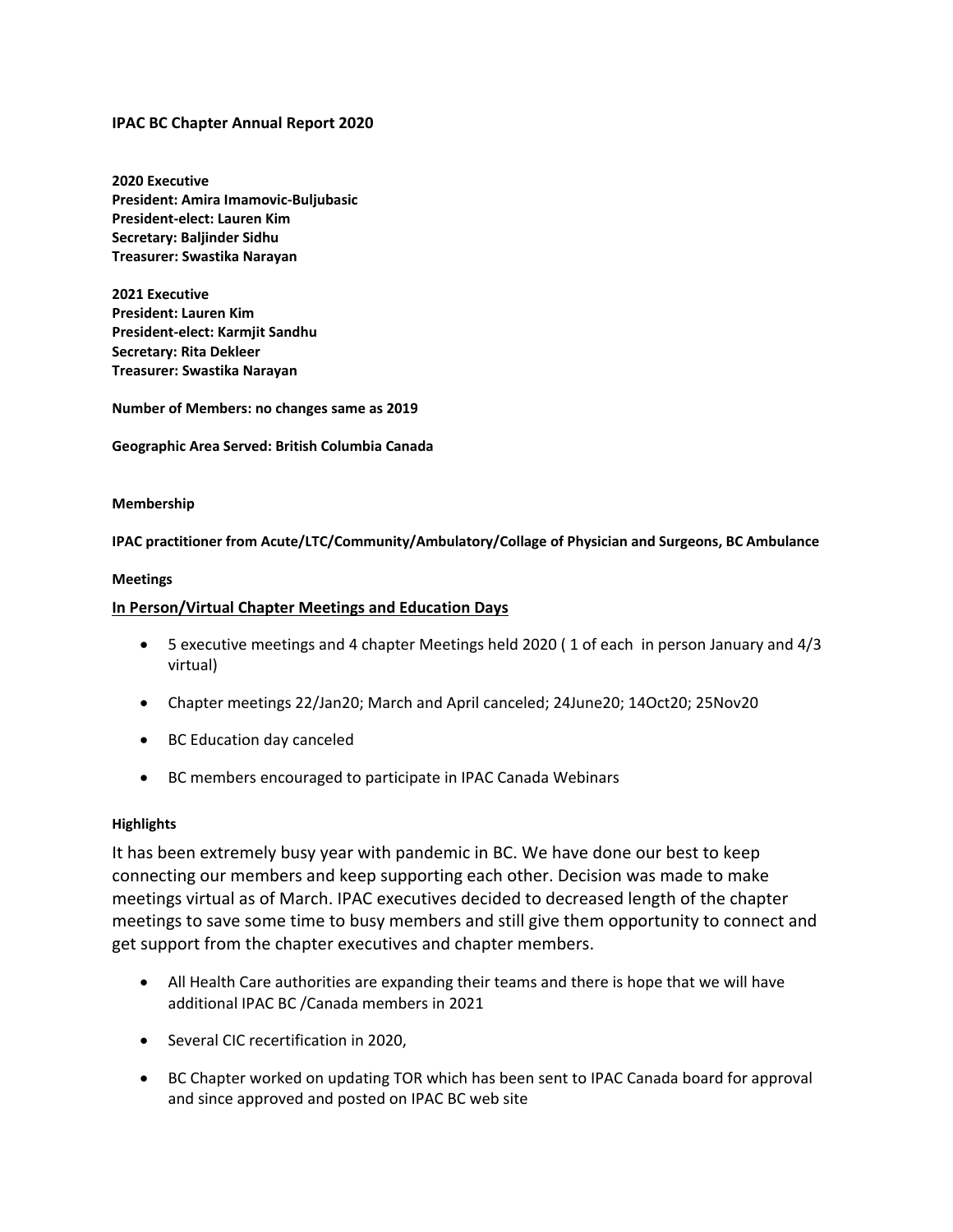- BC 2020 scholarship awarded and recipients will have chance to use it in 2021
- Executives provided support to the members recertifying CIC using continuous education by providing them with documentation required
- Executives working on criteria for presenting on our chapter meeting to ensure educational component for our members is there
- Executives working on process of providing members certificates for education part of the chapter meetings, BC education days and executive positions held for CIC recertification purposes
- Executives working on finding ways to keep chapter documentation in safe executive accessible drives to ensure continuity and safety of the information and documentation

Amira Imamovic-Buljubasic

IPAC BC president 2020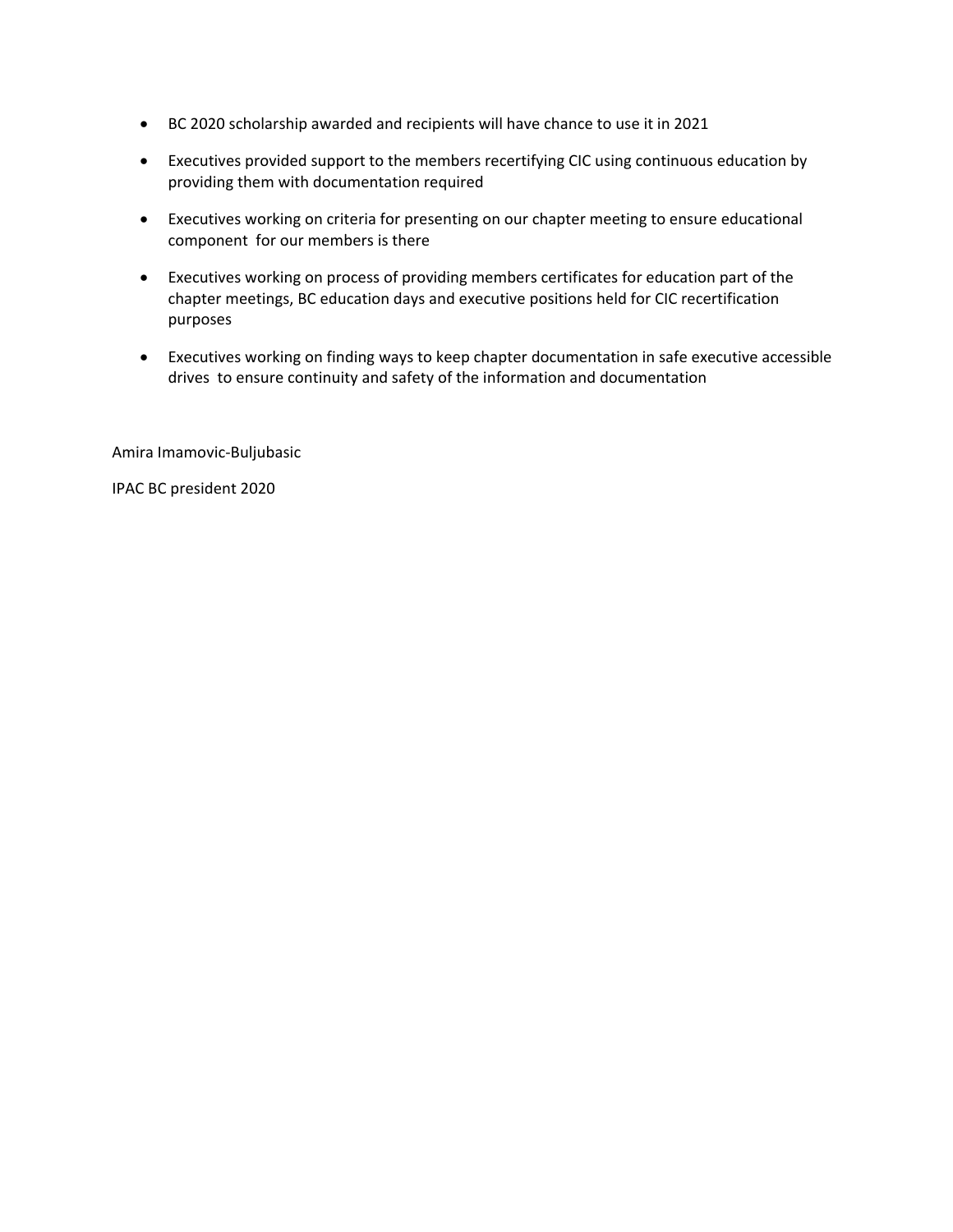

## **IPAC Northern Alberta Chapter Annual Report - 2020**

**2020 Executive President:** Jennifer Parsonage RN BScN CIC **President-elect:** Maureen Buchanan-Chell **Secretary:** Lisa Acorn RN BN CIC **Treasurer:** Crystelle Ong BSc MLT

**2021 Executive President:** Maureen Buchanan-Chell RN BScN CIC **President-elect:** N/A **Secretary:** Lisa Acorn RN BN CIC **Treasurer:** Crystelle Ong BSc MLT

#### **Number of Members: 75**

**Geographic Area Served:**  Northern Alberta

#### **Membership**

We have a broad membership, including Infection Control Professionals from our two major healthcare organizations; corporate members; public health; and community health who bring a wealth of knowledge and experience to our chapter.

### **Meetings**

IPAC NA Continued to meet on a bi-monthly basis during the beginning of 2020 for meetings and education sessions via skype. IPAC NA has always offered skype as an option for meeting due to the large geographical area our chapter encompasses, so it was not a difficult adjustment for our group to be online only. Our meetings included a presentation by Andrea Devlin on continuous antimicrobial protection, a session with Kathy McGhie on surgical site infection bundles, and health & wellness session to support our members during the pandemic. In October of 2020, COVID-19 began to escalate in Alberta and we were unable to meet beyond that point.

### **Highlights**

COVID-19 made chapter activity very difficult in 2020. Plans for a collaborative education day with IPAC Southern Alberta were put on hold. Our annual June Luncheon was canceled to follow public health guidelines on not gathering. Many of our members did not have time to participate as their priority was managing outbreaks, providing education to our many healthcare workers, and ensuring patient and staff safety. It was certainly an unprecedented year for all of our members.

IPAC Northern Alberta celebrated 35 years as a Chapter in 2020. A Pandemic was not our idea of a celebration, but it certainly did highlight the importance of Infection Prevention & Control in our healthcare system and beyond. We thank each and every one of our chapter members for their dedication in the past year. We make a difference!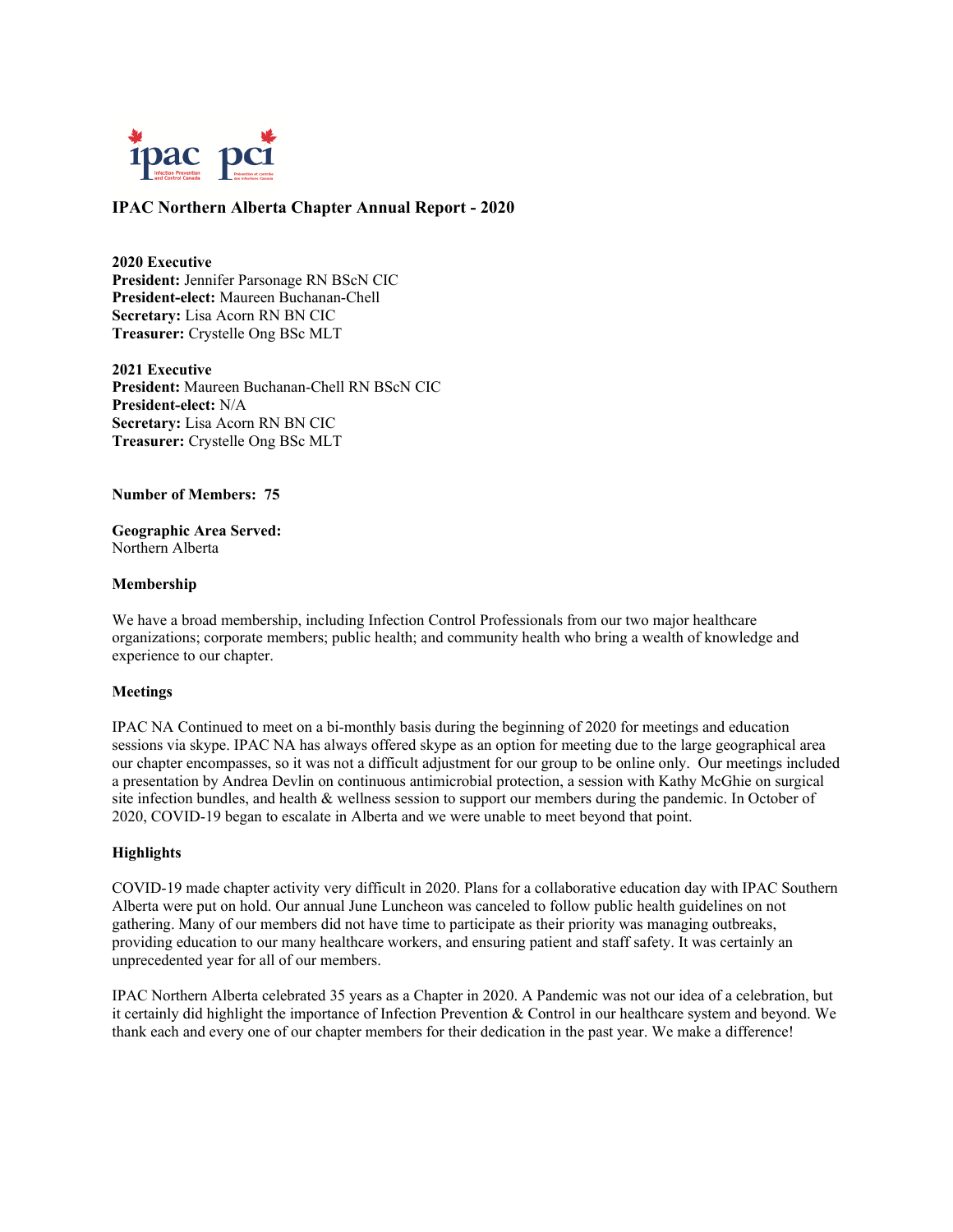

 **FORM 21**

# **IPAC‐SA Chapter 2020 Annual Report May 2021**

**Current Year's Executive ‐2021** 

**President:** Kim Houde – Clinical Practice Coordinator, Calgary Zone **President‐elect:** Vacant **Secretary:** Joseph Kaunda – IPC ‐ Acute Care **Treasurer:** Kristine Cannon – IPC – Acute Care **Education Coordinator:** Jason Morris – IPC ‐ Rural **Seminar/Fundraising Coordinator:** vacant **Webmaster:** Dione Kolodka, IPC – Community & Corrections **Past President:** Vacant Feb 2018

**Number of Members:** April 2021 – 95 members

## **Geographic Area Served:**

South and South/Central Alberta (AB). Our borders extend from Red Deer (north) to the AB/USA border (south); then from the BC/AB (west) to the AB/SK (East) borders.

### **Membership**:

IPAC‐Southern Alberta (IPAC‐SA) membership consists of the following demographics:

- Infection Prevention and Control professionals from acute care hospital sites, assisted/supportive living sites, urban and rural community sites and pre‐hospital care.
- ... Staff and physicians from Primary Care Network clinics and health services clinics within the zone
- Representatives from industry, environmental services, medical device reprocessing, educational institutions, private consultants, dental offices and individuals with an interest in Infection Control

### **Meetings**

Usually there are 6 meeting held annually, 4 virtually via Skype and 2 face to face meetings that based out of 4 sites across Southern Alberta, held via telehealth to support live viewing of members congregated at each site. In 2020 there were 2 meetings held in the winter then meetings were suspended to allow members to focus their efforts on COVID efforts as wave 1 spread across Alberta. There was an education day planned for late April that was cancelled in light of the emerging pandemic and subsequent restrictions.

### **Education and Guest speakers:**

As noted earlier, the planned Education Day in April had to be cancelled. The February meeting's education portion was utilized as a platform to discuss what educational opportunities the membership would like to see in the coming months.

### **Highlights:**

There were not a lot of submissions from membership when the request for accomplishments was sent out in January. What they are reticent to claim is the amazing job they have done responding to the SARS–CoV-2 pandemic. Alberta had a slow escalation of activity over 2020 and despite many hurdles not the least of which involved a plethora of misinformation via social media, our IPAC‐ SA members have maintained exemplary support for strong consistent messaging, science-based responses to questions and concerns as well as a seemingly untiring ability to rise to each worsening wave of the pandemic to maintain practices in alignment with IP&C principles.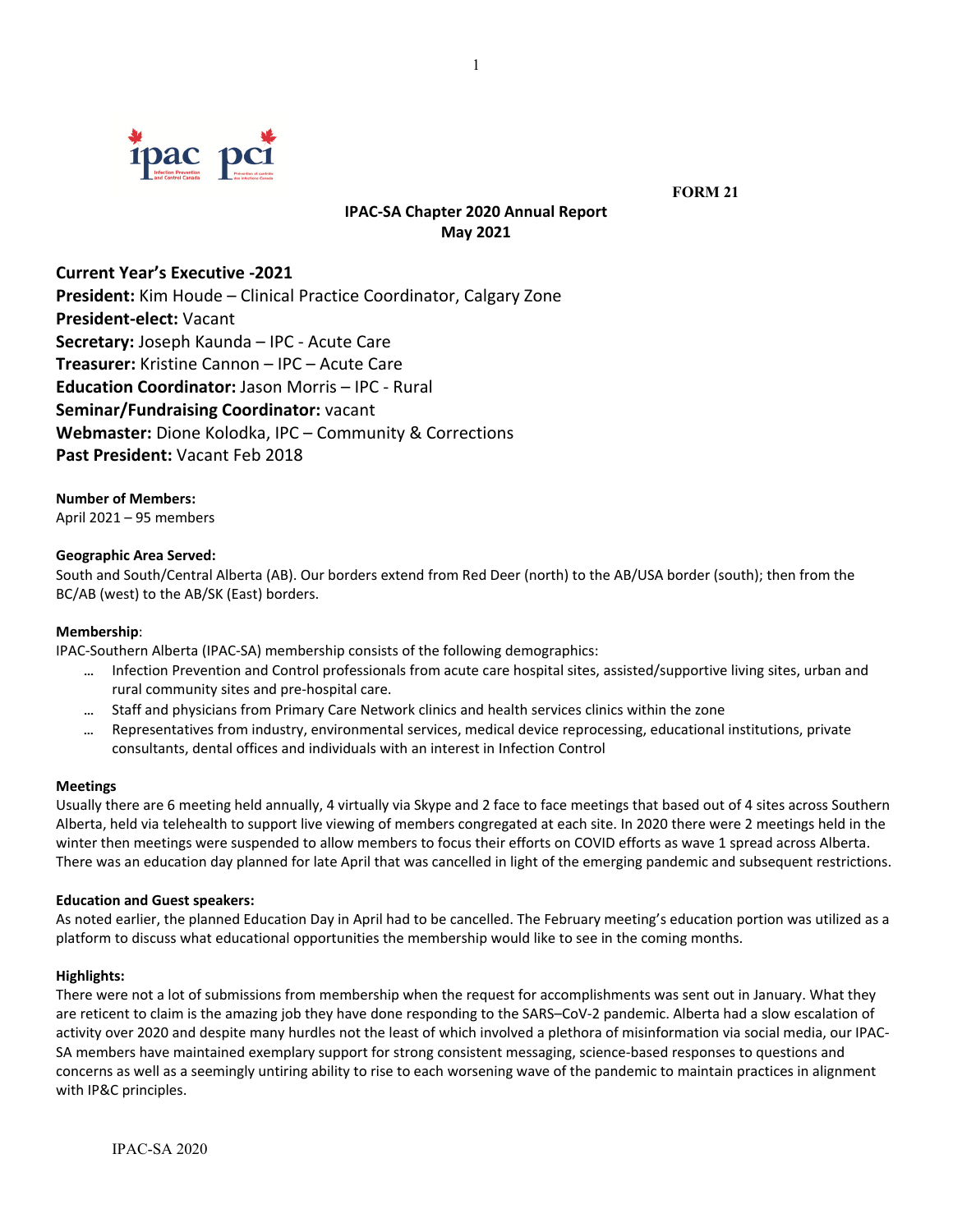Jennifer Ellison, with other IPAC‐SA members and colleagues noted below, have also had numerous abstracts and publications:

- Abstracts accepted for 2020 Decennial conference in Atlanta (March 2020) conference cancelled but abstracts published in AJIC in Fall 2020.
	- o Hospital‐acquired Bloodstream Infections with MRSA and VRE: Standardized Admission Screening Did Not Impact Rates (lead author)
	- o Reporting Surgical Site Infections (SSIs) Using Different Surveillance Systems ‐ Complexity of Infection Matters (lead author)
	- o Comparison of Matched Patient Data for SSIs following Total Hip and Total Knee Arthoplasty: IPC vs. NSQIP Surveillance (lead author)
	- o A Six‐year Review of Carbapenemase‐producing Organisms Population in Alberta, Canada (Co‐author)
	- o Healthcare Associated Infection Decisions of Antibiotic‐resistant Organisms: A Data Quality Review (Co‐author)
	- o Prevalence of Healthcare‐associated Infections and Antimicrobial Resistance in Rural Alberta Acute Care Facilities (lead author – Selected among 35 abstracts as SHEA Top poster abstract award)
- Shen Y., **Ellison, J.,** Leal, J., Bush, K., Chandran, U., Fathima, S., Conly, J. M. (2020). The use of laboratory‐identified event surveillance to classify adverse outcomes due to *Clostridioides difficile* infection in Canadian long-term care facilities. Infection Control & Hospital Epidemiology, https://doi.org/10.1017/ice.2020.1269
- Almond, J., Leal, J., Bush, K., Rogers, E., Henderson, E. A., **Ellison, J.** (2020). Hospital‐acquired *Clostridioides difficile* infections in Alberta: The validity of laboratory‐identified event surveillance versus clinical infection surveillance. *American Journal of Infection Control*. 48: 633−637. https://doi.org/10.1016/j.ajic.2019.09.029
- A comparison of surgical site infections following total hip and total knee replacement surgery identified by Infection Prevention and Control and the National Surgical Quality Improvement Program in Alberta – **lead author,** article accepted, in press (Infection Control and Hospital Epidemiology)

## **Conferences:**

Jennifer Ellison was able to attend 2 conferences:

- Annual Bug Day University of Alberta, October 20, 2020
- AHS i4 2020 Quality Summit October 6‐7, 2020

## **COVID‐19**

Undoubtedly the SARS‐Cov‐2 pandemic and the global response has presented a situation few have seen before. It has been challenging, humbling but also an opportunity for great learning. I feel that this has been a privilege for me to have been part of. We will be seeing the research and learnings impact our health care systems and behaviors for years to come.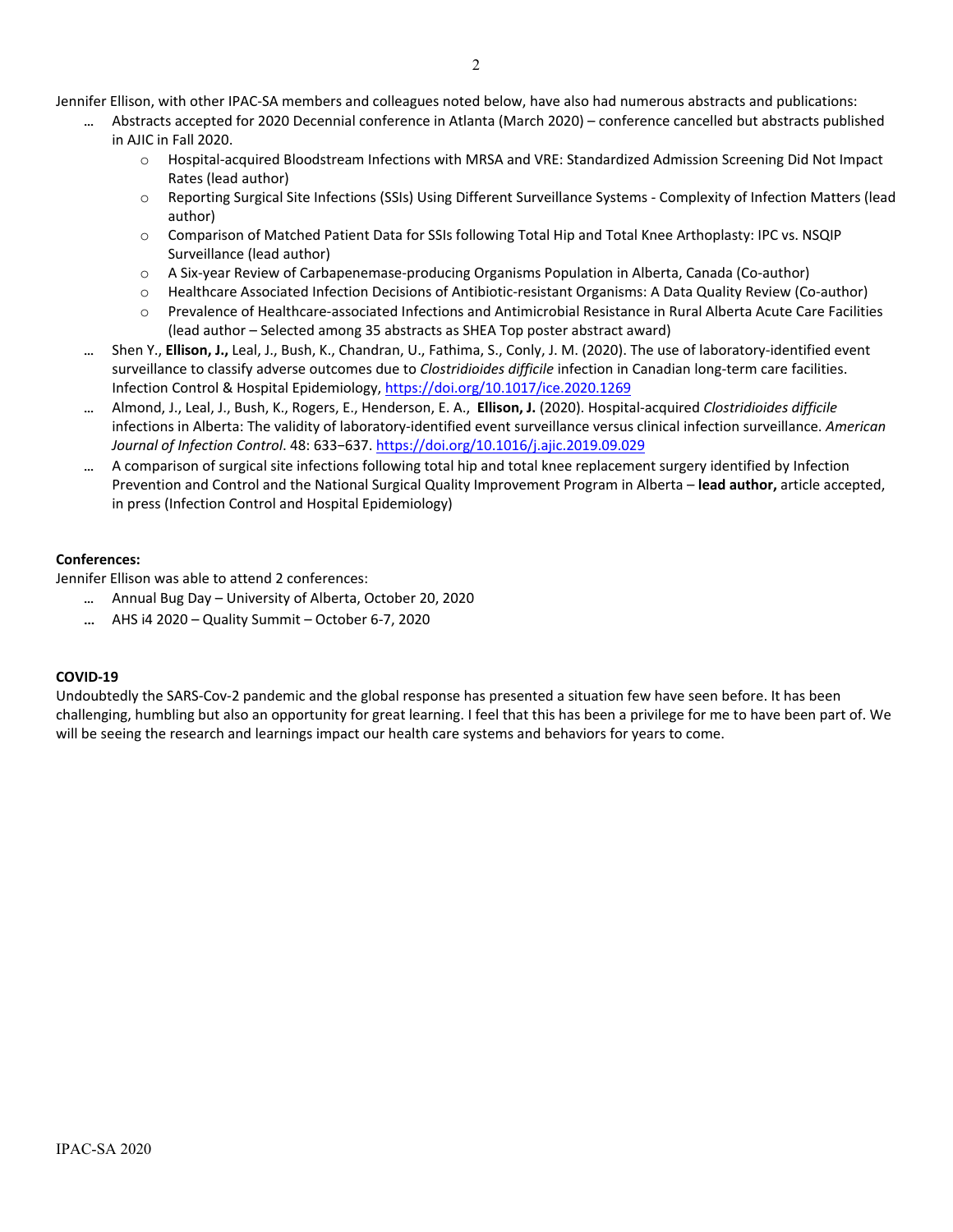## **SASKPIC CHAPTER ANNUAL REPORT**

**2020 Executive President:** Karrie Yausie BA BSc CIC **President-elect:** Vacant **Secretary:** Melayna Fusick RN, BScN, BComm **Treasurer:** Alyssa Baade BSc MLT CIC

**2021 Executive President:** Karrie Yausie BA BSc CIC **President-elect:** Amanda Peterson RN CIC **Secretary:** Melayna Fusick RN, BScN, BComm **Treasurer:** Alyssa Baade BSc MLT CIC

**Number of Members:** 77

**Geographic Area Served:**  Saskatchewan

### **Membership**

Mainly Infection Control Practitioners and some Industry Representatives. We have a mixture of nurses, therapists (occupational and physical) and those with backgrounds in Public Health

#### **Meetings**

The executive met in January, February, March, April, May, June, July, August and October of 2020. We have not met since October of 2020 due to a non-COVID work pause.

Our regularly scheduled Spring Education Conference was canceled due to the pandemic. We did have a Fall Education Conference and AGM in September via Adobe Connect but unfortunately there was considerable Adobe Connect technical difficulties that interrupted the schedule.

### **Highlights**

IPAC SASKPIC was asked to be the host chapter for the 2021 poster theme. IPAC SASKPIC filled the vacant position of President Elect (Amanda Peterson) and filled the new position of Member At Large (Rhianna Matschke-Neufeld)

Unfortunately due to the pandemic all the goals that SASKPIC laid out in 2019 have been placed on hold as well as current executive work.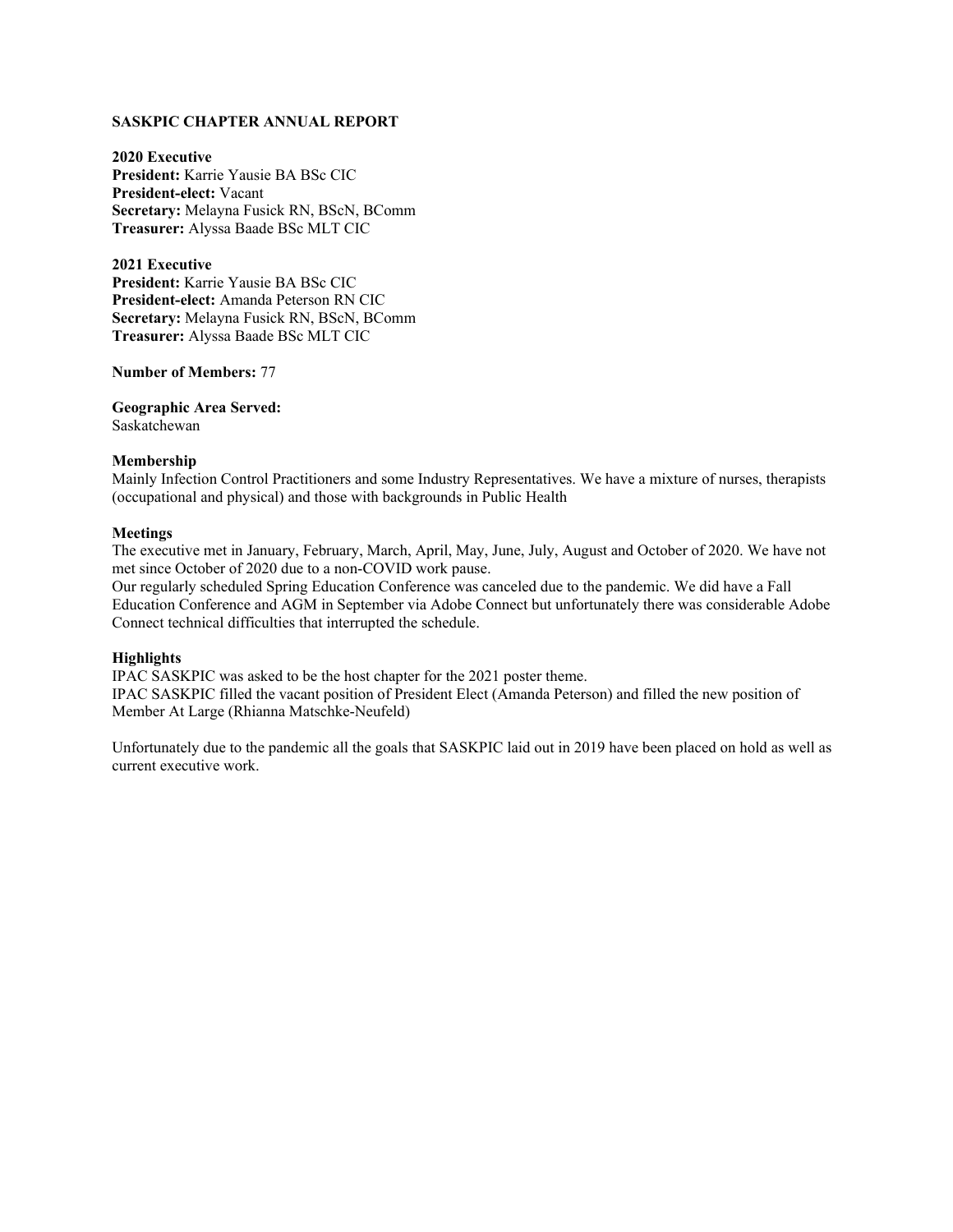## **IPAC MANITOBA 2020 ANNUAL REPORT**

**2020 Executive President: Myrna Dyck President-elect: - Secretary: Barb Olson Treasurer: Corinna Tinant**

**2021 Executive President: Myrna Dyck President-elect: - Secretary: Barb Olson Treasurer: Corinna Tinant**

**Number of Members: 56**

#### **Geographic Area Served: Manitoba**

#### **Membership**

Members come from all sorts of backgrounds: infection control, public health, dental, acute care, long term care.

### **Meetings**

*A summary of frequency of Chapter meetings, format, guest speakers throughout the year*

- **IPAC-MB** meeting chapter education sessions:
	- o January 2020 [in-person]: Bryce Koch Harm reduction and infection control
	- o September 2020 [virtual]: Gale Schultz Manitoba N95 reprocessing during a global pandemic
- Annual education day November 2020 [virtual]:
	- o Gerry Hansen update on IPAC Canada
	- o Chantelle Riddle-Yarycky PPE specifications
	- o Myrna Dyck Epi and COVID, Making sense of cases, clusters and outbreaks (in Manitoba)
	- o Dr. Carol Kurbis COVID contact tracing through the eyes of public health

### **Highlights**

Our usual meetings had 10-15 people attend on a routine basis. This was an accomplishment, due to the ongoing COVID-19 workload that all ICPs are dealing with. Our education day was attended by 17 members which is a high level of participation for this event. This was likely due to all using the virtual method of communication throughout. Presenters were easy to hear, versus what has happened in the past when we had guest speakers in a room with some audio that was shared virtually. The day seemed to be well received by the members.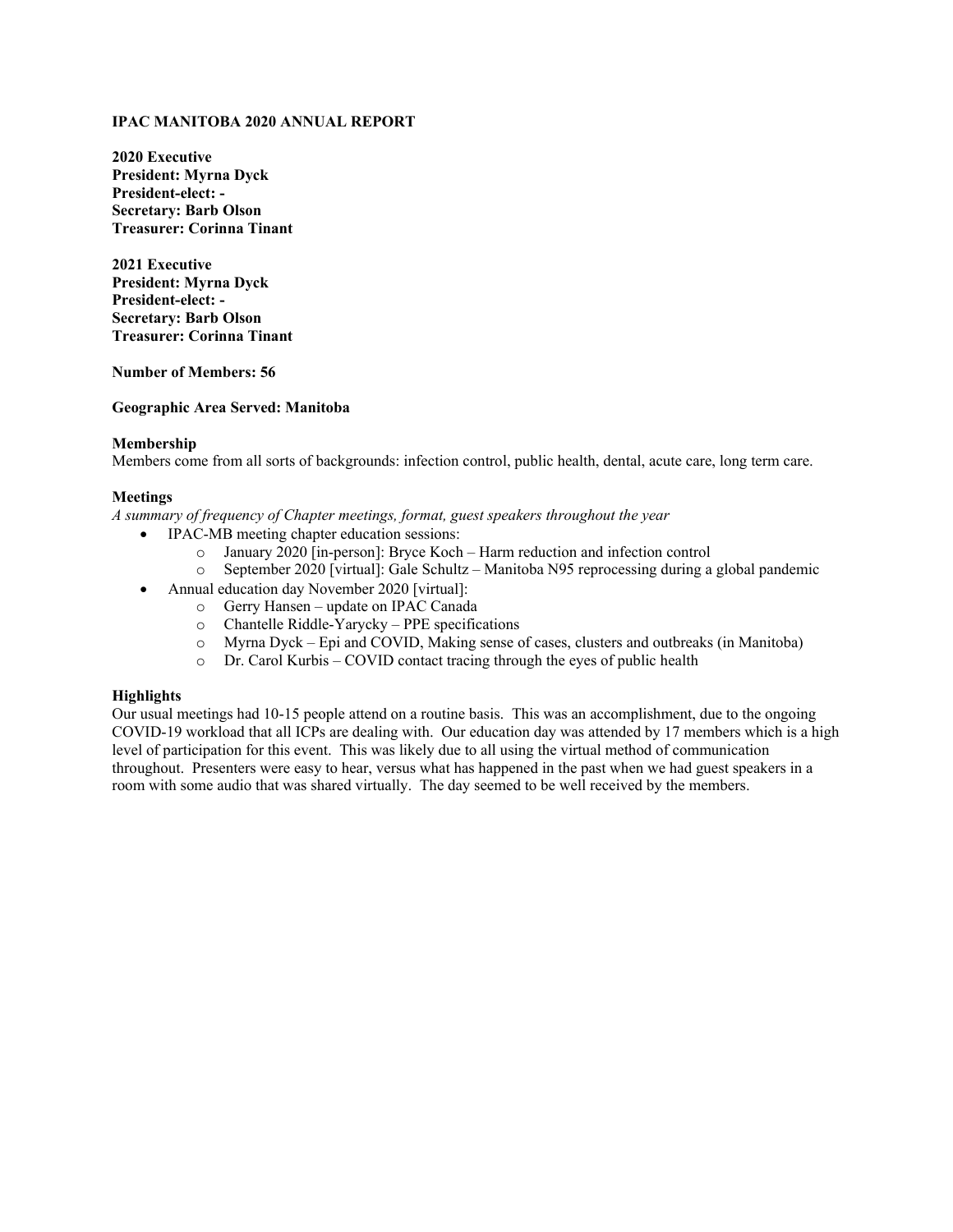## **IPAC HUPIC ANNUAL REPORT**

**2020 Executive President: Adel Coulter, RPN President-elect: Vacant Secretary: Adel Coulter, RPN Treasurer: Christina Milani** 

**2021 Executive President: Adel Coulter RPN President-elect: Vacant Secretary: Adel Coulter RPN Treasurer: Christina Milani**

**Number of Members: 28**

## **Geographic Area Served: Grey Bruce and Huron Counties in Ontario**

## **Membership**

*LTC* Hospital Local College Public Health Ontario Public Health

### **Meetings**

We met twice last year due to COVID and time constraints.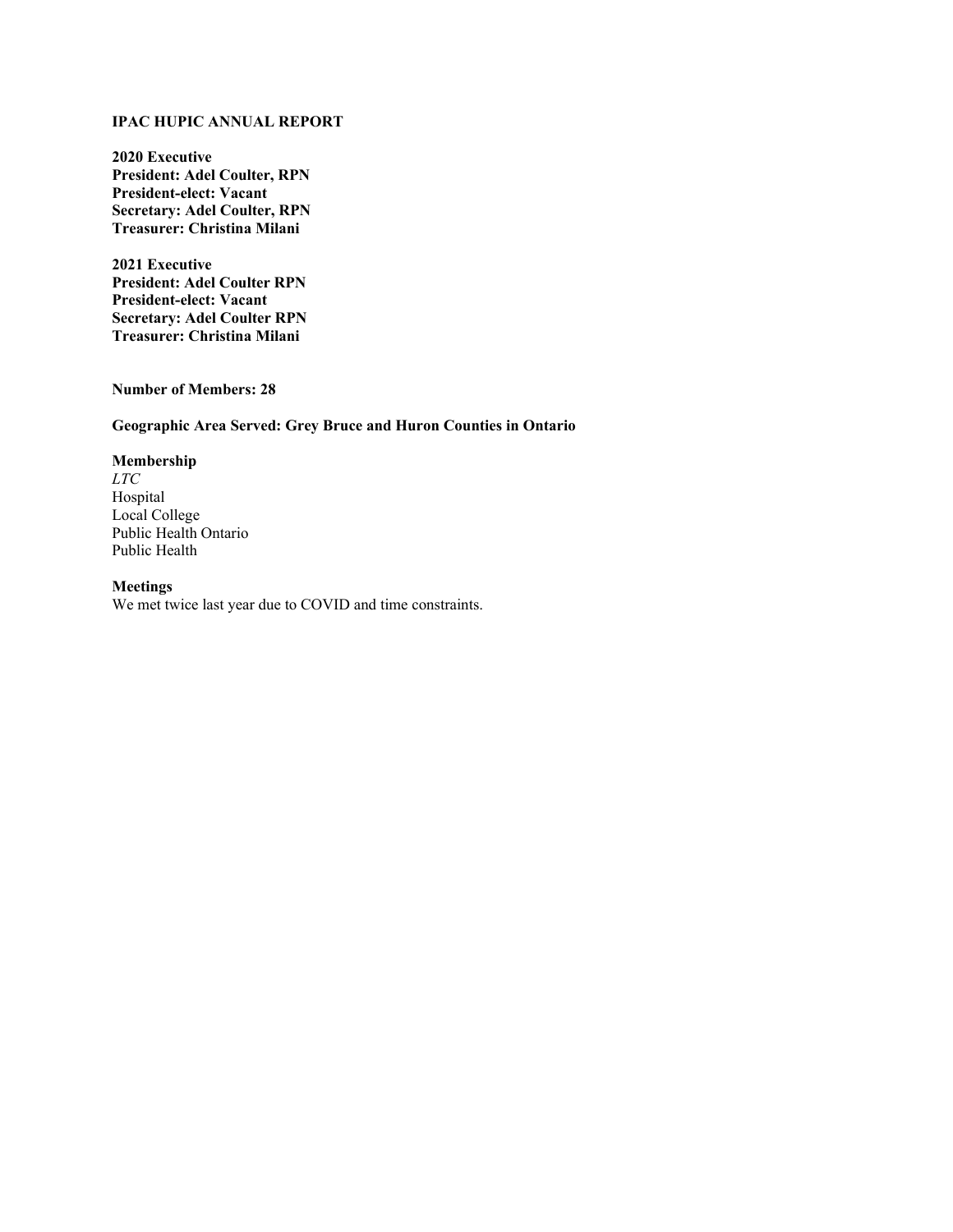# **IPAC PANA CHAPTER REPORT**

Unfortunately, we have been struggling with member engagement over the past 2 years and this year has been the same. We have attempted to reach out to our members to gain more knowledge of their needs and expectations for our chapter, with very poor participation. Due to the pandemic and only having 3 members on our Executive team, the chapter suffered this year.

# **Webinar Chapter Meetings and Education days**

March 12, 2020 – Executive meeting to discuss education and meeting dates for the year

September 10, 2020 – Chapter meeting and Education on Construction & Renovation

## **New members? New CIC certified Members? Other exciting news?**

Headwaters Healthcare received a \$100 financial support from the chapter for their wonderful IPAC Week celebrations, no other applicants.

Kanwal Brar, ICP at Humber River Hospital – Received her CIC October 30<sup>th</sup> and we are very proud!!!

Submitted by Meaghan Davies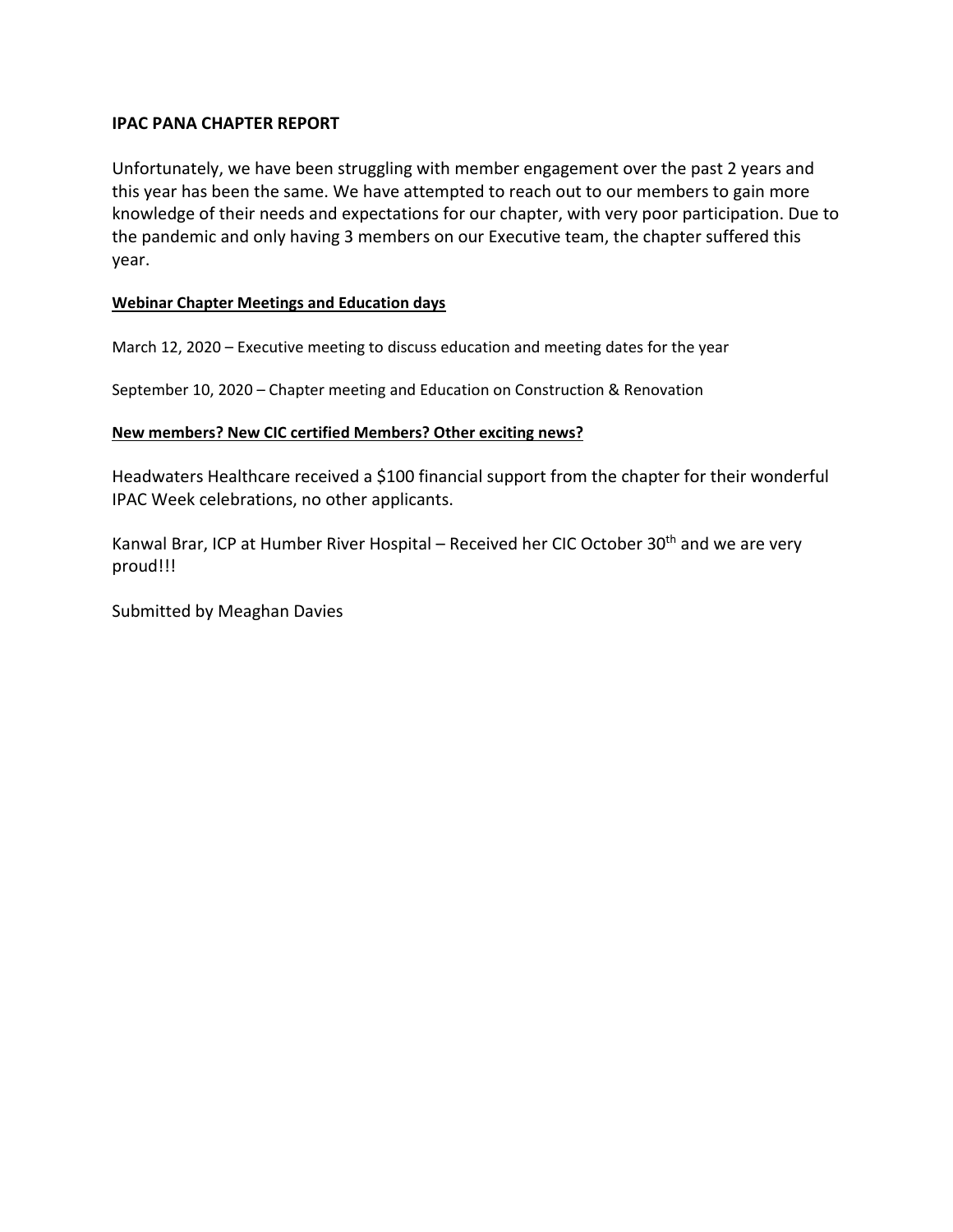### **IPAC Central South Ontario**

**2020 Executive President: Tricia Hutton President-elect: Bois Marufov Secretary: Tanya Denich Treasurer: Connie Gittens Webmaster: Trevor Johnson Education Lead(s): Mary Ellen Konrad and Branden DaSilva**

**2021 Executive President: Tricia Hutton President-elect: Bois Marufov Secretary: Tanya Denich Treasurer: Connie Gittens Webmaster: Trevor Johnson Education Lead(s): Mary Ellen Konrad and Branden DaSilva**

### **Number of Members: 110**

## **Geographic Area Served: Central South Ontario (CSO)**

### **Membership**

• Acute care and Public Health

### **Meetings**

IPAC CSO had 3 meeting in 2020 Feb- Sept- Nov All meetings were virtual via G-suite and consisted of opening remarks, some Q&A and a minimum 1 hour education session

### **Highlights**

- IPAC-CSO YouTube Channel created Sept.2020
- A few IPAC CSO members volunteered and gathered in person (with social distancing and IPAC measures in place of course) to provide education and donated hand sanitizers, mittens and a Costco gift card to a local Burlington Ontario Women's shelter in November 2020.

### Webinars & Presentations

• COVID CARE: We're in this together -Dr. Johnathan Sam & Calming the Panic over new organisms in our world -Jim Gauthier

Date: November 20, 2020

• Questions about COVID-19 you were afraid to ask. Dr. Sumon Chakrabarti's (Trillium Healthcare) Date: September 19, 2020

• Midwifery and IPAC Stefania Cloutier (Halton Healthcare) Date: February 21, 2020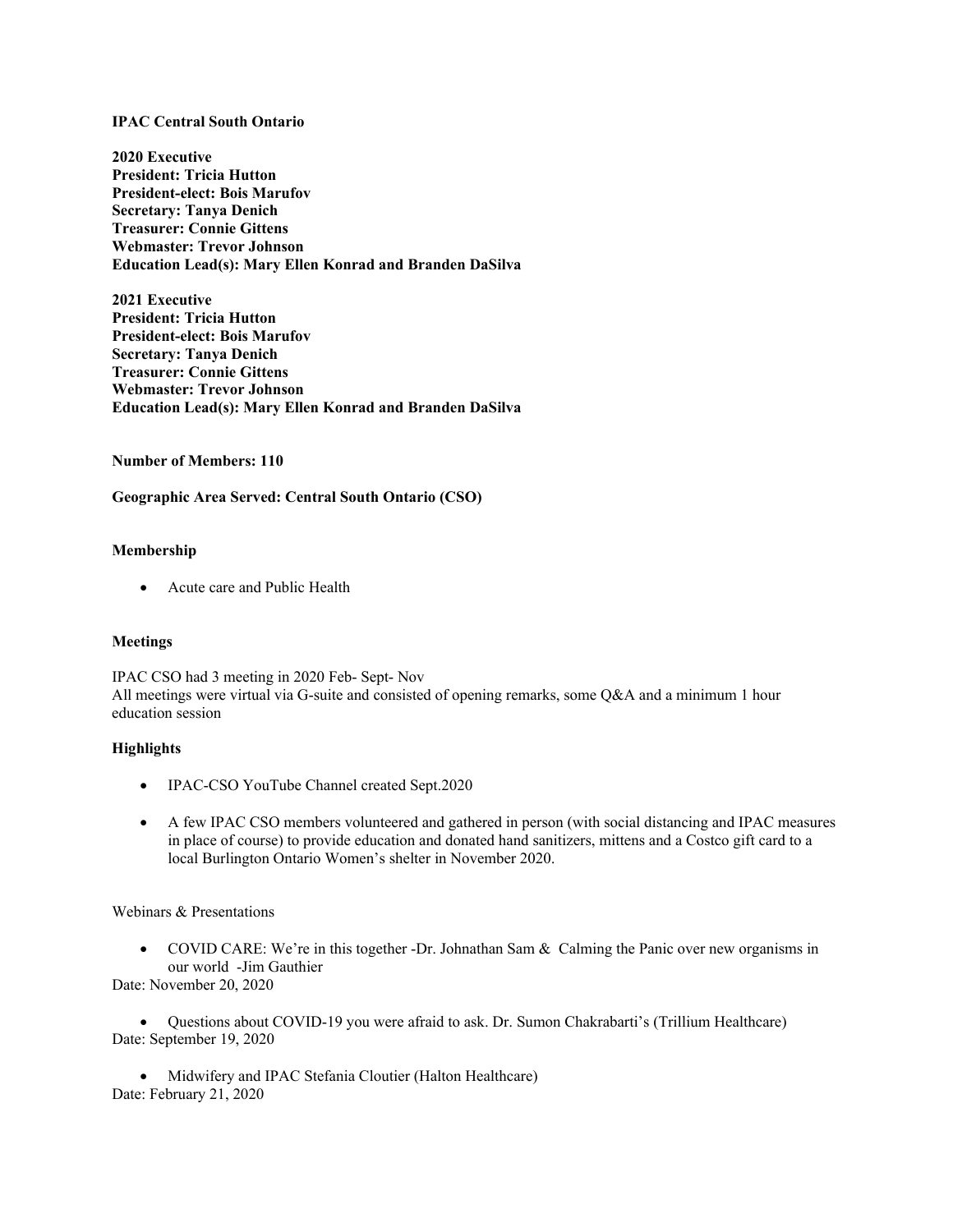## **IPAC GTA CHAPTER**

**2020 Executive President: Melisa Avaness President-elect: Alice Simniceanu Secretary: Amber Linkenheld- Struck Treasurer: Sarah Zanchettin**

**2021 Executive President: Melisa Avaness President-elect: Alice Simniceanu Secretary: Cameron Thomas Treasurer: Sarah Zanchettin**

Networking Chair: Kishori Naik Marketing chair: Murtuza Diwan Education Chair: Alex Kusiewicz Webmaster: Stefanie Siauw Membership Director: Rohit Garg

### **Number of Members: 327**

## **Geographic Area Served: Greater Toronto Area, Ontario**

### **Membership**

The membership consists of infection prevention and control professionals from wide spectrum training backgrounds which include nursing, microbiology, laboratory technology, public health, and medical doctor. The members are employed in different types of facilities such as acute care, long-term care, rehabilitation institutes, public health, and governmental agencies. The membership also includes representatives from private industry.

### **Meetings**

In person meetings were cancelled in 2020 due to the pandemic. Membership was engaged virtually through IPAC GTA CHATs. The chapter hosted 5 CHATs ranging in topics from CPE to COVID-19 information and response, it also featured speakers from various institutions; please see below for the list of CHATs:

- March 10, 2020. 2 topics: WHO IPC recommendation and COVID update. Canada's first COVID case: In hospital management. Speaker: Alice Simniceanu (WHO) and Amber Linkenheld-Struck (Sunnybrook)
- July 22, 2020. 2 topics: COVID-19- LTC and Retirement Home IPAC. Assessment and outbreak management in acute care. Speaker: Madelaine Ashcroft (PHO) and Dechen Dolma (Scarborough Health Network)
- September 2, 2020. 1 topic: Conducting infection prevention research during COVID-19 pandemic. Speaker: Piragas Puvindran (St. Michael's hospital)
- September 24, 2020. 1 topic. The prevention and control of Carbapenemase- producing enterobacterales (CPE) in Ontario, Canada. Speaker: Dr. Jamal A. (Mount Sinai Hospital)
- December 10, 2020. 1 topic. COVID 19: droplets, aerosols, and airborne transmission. Trying to make sense of it all. Speaker: Dr. Song (West Park HealthCare)

### **Highlights**

- The usual events such as "education day", "Summer BBQ", hosted every year by IPAC GTA were cancelled in 2020 due to the pandemic. The membership was engaged virtually through webinars throughout the year.
- IPAC GTA provided funding assistance to 9 members for obtaining CIC certification for the first time.
- As part of national infection prevention and control week, IPAC GTA provided financial assistance to the institutions which recognized the week and the profession at their hospitals.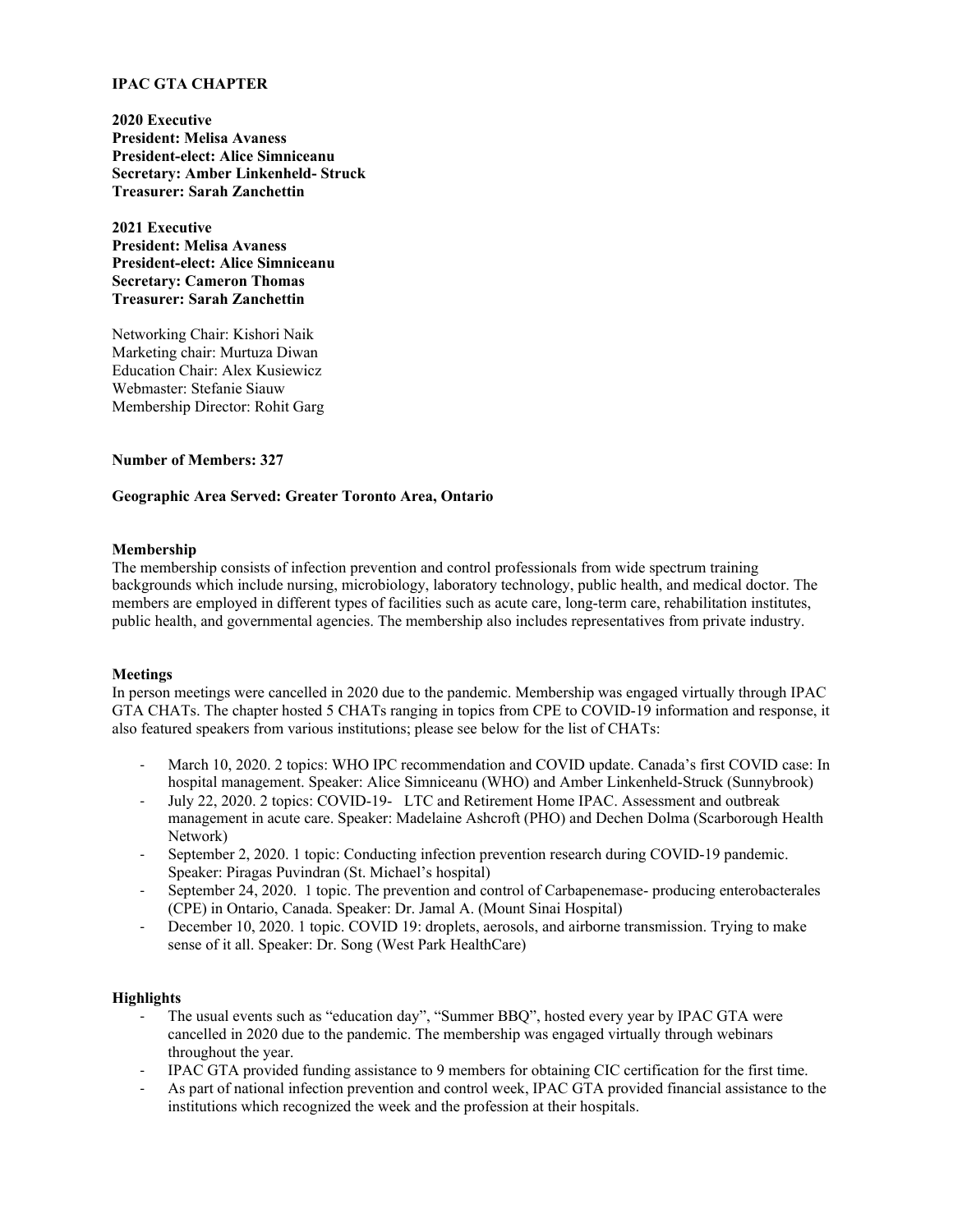

## **IPAC SWO 2020 Chapter Activities**

**President:** Francine Paquette, BASc, CPHI(C), CIC **President-elect:** Dori Taylor, RN, BScN, CIC, CCHN(C) **Treasurer/Membership:** Sonalben Shah, MSc, CIC **Secretary:** Robyn Latendresse, RN, BScN **Education Co-Chairs:** Kim Hobbs, RN, BScN, CIC and Lindsay Samoila, RN, BScN, CIC **Knowledge Transfer/Webmaster:** Eleanor Paget, RN, BScN, CIC **Non-acute Care Representative:** Cara-Lee Coghill, RN, MScN, CCHC(C)

## **Geographic Area Served:**

Southwestern Ontario is a secondary region of Southern Ontario in the province of Ontario. With IPAC HUPIC to our north, IPAC SWO is bounded by the St. Clair River, Lake St. Clair, and Detroit River, to the west and by Lake Erie to the south. To the east, on land, Southwestern Ontario is bounded by Central Ontario and the Golden Horseshoe. Central to our area is London Ontario, with a population of 395 295.

## **Number of Members:**

IPAC SWO had 105 members as of December 2020. Our membership spans beyond the 8 health unit areas in southwestern Ontario and we continue to welcome new members for all sectors of healthcare, to our chapter.

## **Chapter Activities:**

Three chapter meetings were held, two of which also had education webinars were offered: February 7th, September 18th, and November 6. Due to the pandemic out biennial Education Workshop was cancelled in April 2020 along with our in-person Chapter Meetings/Education Days.

- **February 7th, 2020 Education Session:** "*Syphilis: Preventing an outbreak from 'spirocheting' out of control*" with Dr Alex Summers, AMOH Middlesex-London Health Unit
- **November 6th, 2020 Education Session:** "*Understanding the Enemy, Calming the Panic"* Jim Gauthier, Diversey.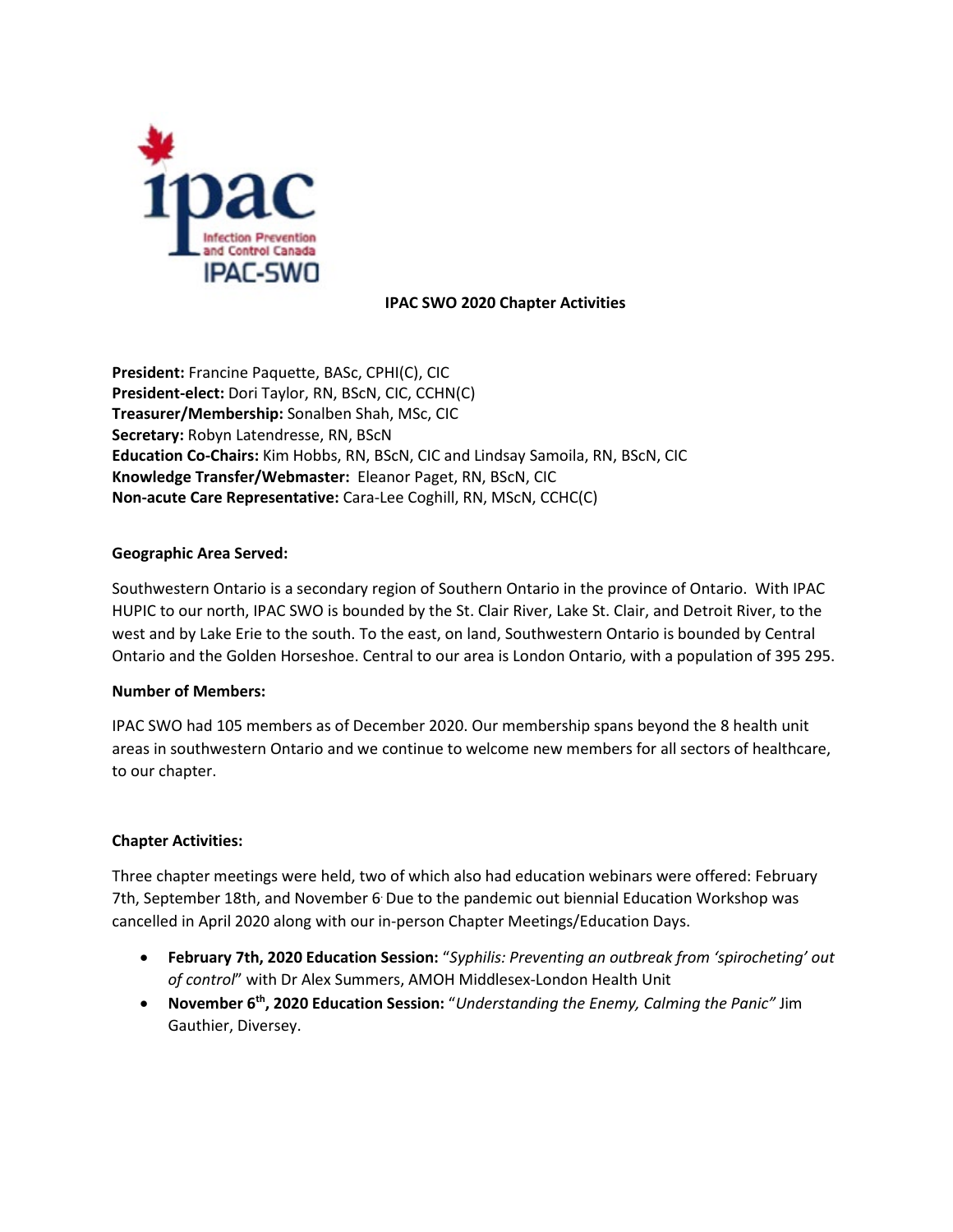## **OTTAWA REGION CHAPTER ANNUAL REPORT 2020**

## **Executive Members for 2020**

President: Donna Perron Past President: Jo-Anne Janigan Treasure: Karen Veal Secretary: Beverley Brown

## **Executive Members for 2021**

President: Donna Perron President-Elect: Natalie Bruce Treasure: Karen Veal Secretary: Beverley Brown

IPAC Ottawa Region (IPAC OR) has a membership base of approximately **103** members, with representation from hospitals, long-term care, community, government (provincial and federal), military, pre-hospital, midwives, dental and public health units. We serve Ottawa and the surrounding areas of Eastern Ontario and Ottawa Valley.

We generally have 5 meeting per calendar year but this year we were only able to have 2 meeting due to Covid-19. We had an in-person meeting held in February in Ottawa with 2 sites, Cornwall and Renfrew meeting in their region and participating through Adobe platform. The second meeting was held virtually in December. It was a short meeting but all members that participated very much enjoyed connecting with all their IPAC OR family. It gave at least for a short period of time some normalcy to these turbulent times. During this meeting we were able to congratulate 6 members on completing their CIC and 1 member on completing their SARE. We have sent all the new CIC members their CIC pins in the mail.

This year had some major changes to our executive in January our President elect, Chapter Council representative and webmaster resigned. We were very fortunate that we had members that stepped up to fill these positions. We held elections via email in the fall and all our positions are filled.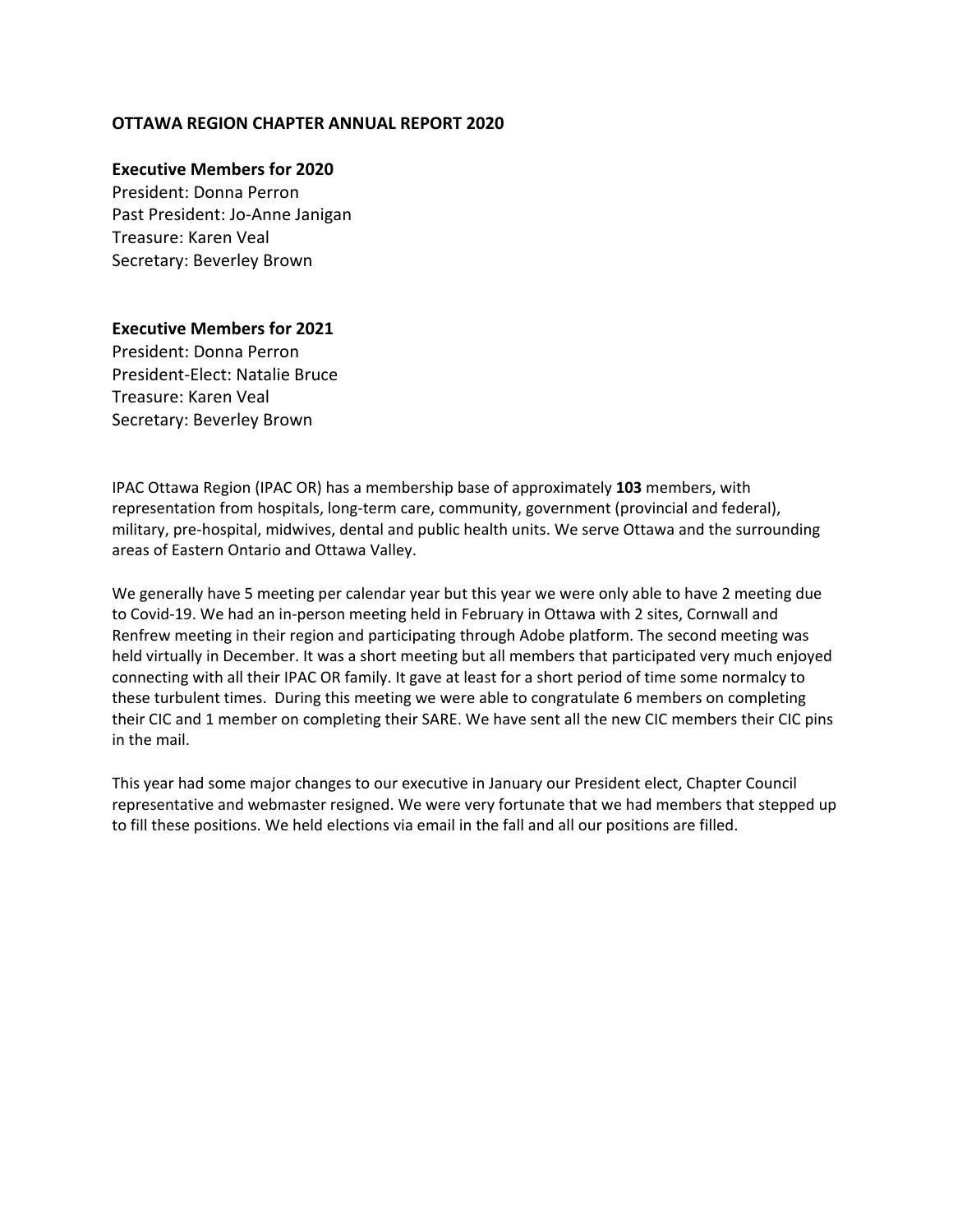## **IPAC CENTRAL EAST ONTARIO ANNUAL REPORT**

**2020 Executive President:** Margaret Cameron, MLT CMQ/OE BHA CIC **President-elect:** Vacant **Secretary:** Vacant **Treasurer:** Sharon Connell, RN CIC

**2021 Executive President:** Margaret Cameron, MLT CMQ/OE BHA CIC **President-elect:** Vacant **Secretary:** Megan Allen, BScN RN **Treasurer:** Sharon Connell, RN CIC

**Number of Members:** 29 members (December 2020).

**Geographic Area Served:** Our boundaries include Northumberland and Pine Ridge Districts, east to Peterborough, west to Durham Region and north as far as the Haliburton Highlands and all areas within.

## **Membership**

Members are from acute care hospitals, long term care, public health and industry partners.

## **Meetings**

Traditionally we meet once each quarter. However due to COVID, we only met three times in 2020. The following education topics were presented at the 2020 meetings.

- **June**: COVID-19 Q &A with current literature review facilitated by Margaret Cameron
- **September**: Understanding the enemy, calming the panic: new organisms in our world presented by Jim Gauthier
- **November**: Canadian Experience COVID 19 Overview, including Long Term Care presented by Madeleine Ashcroft

Long term care and physician clinics administrators within our geographic region were invited to the November meeting to increase awareness of our local IPAC Canada Chapter.

## **Highlights**

The following members were successful in obtaining CIC recertification in 2020

- Sarah McBride (continuing education)
- Margaret Cameron (continuing education)
- Marilyn Petherick (examination)

### In Memoriam

In November 2020 we lost a dear colleague and friend. Margaret Jay was a founding member of our IPAC Canada Central East Ontario Chapter. She dedicated her career to advance Infection Prevention and Control. Margaret was at the forefront of Infection Control before the word Prevention was included in the program name. She nurtured the IPAC program at Peterborough Regional Health Centre (PRHC) from its infancy, at a time when the value and impact of infection control was not widely recognized and before the emergence of MRSA and implementation of hand hygiene programs. Despite numerous obstacles and challenges, she always fought to advance Infection Prevention and Control principles and practices, laying a solid foundation for the Infection and Prevention program in place today. Margaret was a passionate advocate for patient safety and set high standards for the IPAC program and Environmental Services Department. She is fondly remembered by our longstanding Chapter members.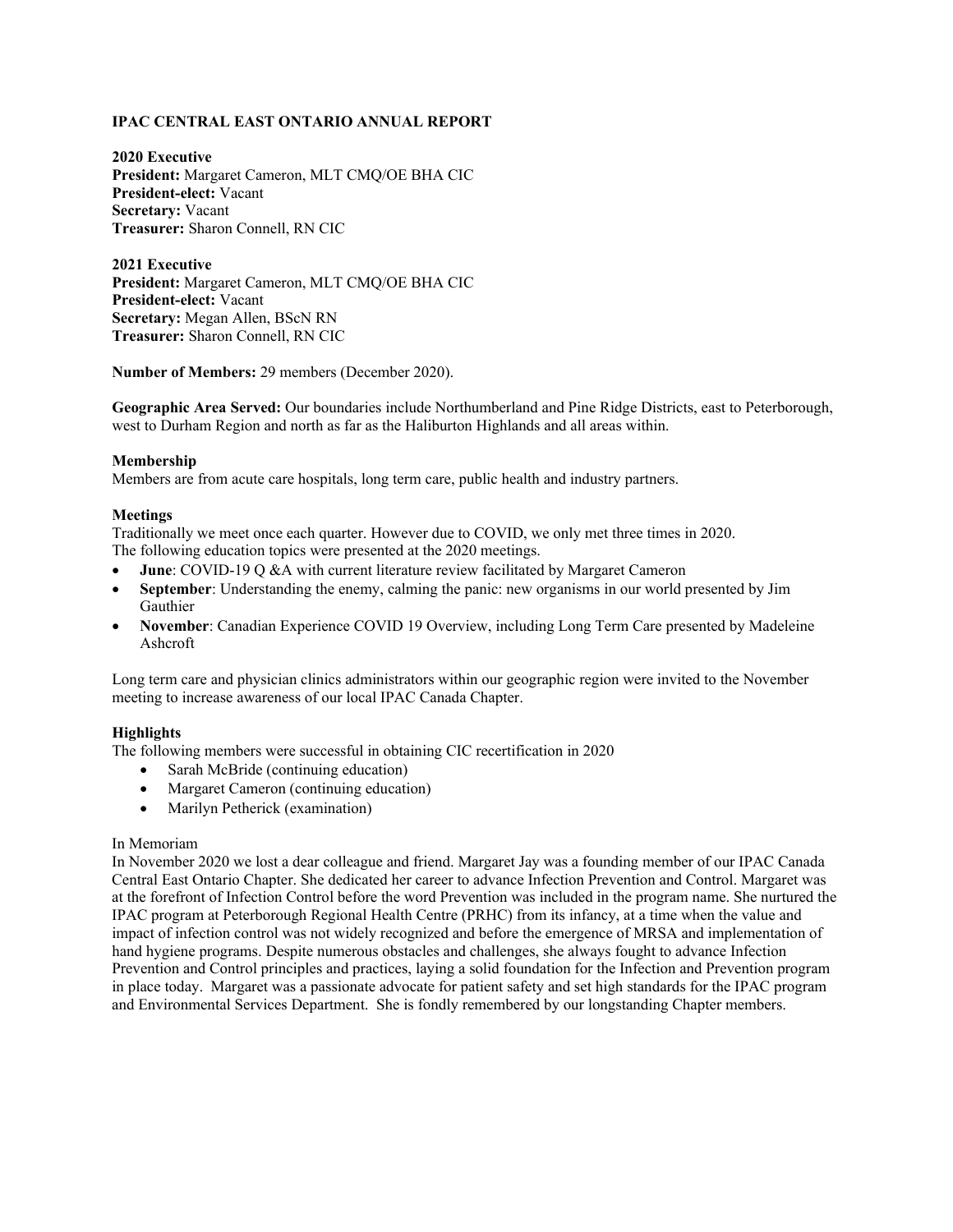## **NB/PEI 2020 Annual Report**

**2020/2021 Executive President:** Tara Ferguson **Treasurer:** Chris Cohoon **Education Chair**: Kellie MacLean-Marks **Secretary:** Vacant **Past President:** Marcus MacDonald **Number of Members:** 54 **Geographic area served:** New Brunswick and Prince Edward Island

**Membership:** Our members represent many areas of infection control, including but not limited to acute care, long term care, community health, mental health and addictions, employee health, public health, dentistry and healthcare industry.

**Meetings-** We have not met in the past year due to COVID workloads but remained connected by sharing resources with each other. The Executive is meeting May 14, 2021 with focus of establishing a regular Chapter meeting schedule and increasing membership engagement. Our Nova Scotia colleagues have generously included us in their recent education sessions and we would like to thank them for including us. We hope to be able to return their hospitality in the future.

Respectfully Submitted,

Tara Ferguson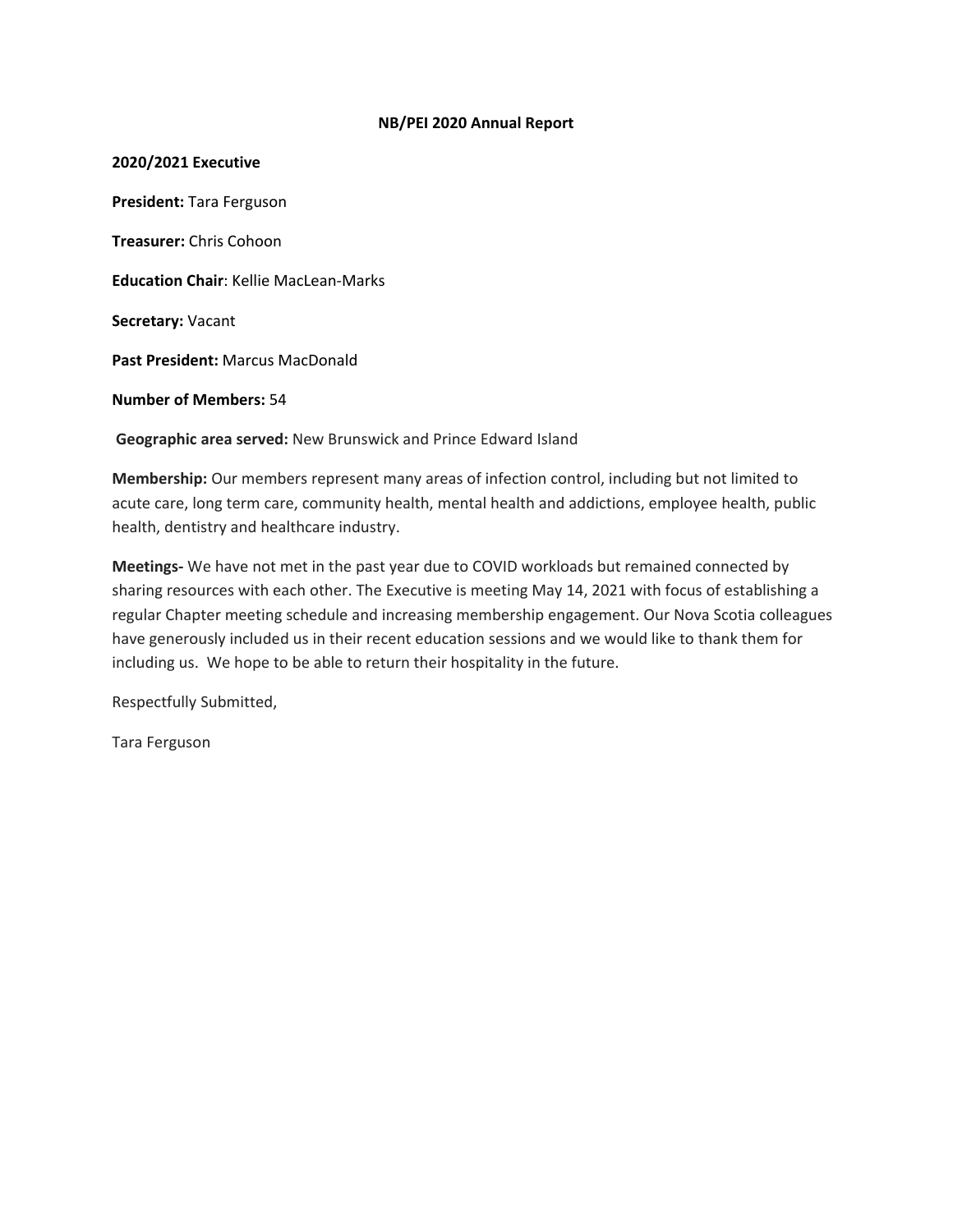

**FORM 21**

# **IPAC NS Chapter Report October 2020**

**2020 Executive President:** Sheila Lee RN CIC **President-elect:** Kathy Ellis BScN, RN, C **Secretary:** Loribeth Scopie MLT, CIC **Treasurer:** Danielle Henri RN, GNC (C)

# **2021 Executive**

**President:** Kathy Ellis BScN, RN, C **President-elect:** Loribeth Scopie MLT, CIC **Secretary:** Elizabeth Watson RN BScN CIC **Treasurer:** Danielle Henri RN, GNC (C)

**Number of Members:** 73 members

# **Geographic Area Served:**

Province of Nova Scotia

# **Meetings**

Five general meetings were scheduled as follows with an educational component following each meeting:

- February  $21^{st}$  in person at Cobequid Health Center in Halifax and via skype
	- o **Understanding Lyme disease in Nova Scotia:** Dr. Jennifer Cram Medical Officer of Health for Western Nova Scotia.
- April  $17<sup>th</sup>$  cancelled because of COVID
- June  $19^{th}$  via Skype
	- o **New Organisms in Healthcare: When to Panic, When to Carry On!:** Jim Gauthier MLT, CIC
- Sept  $18^{th}$  via skype
	- o **SARS-CoV-2: What is on the Horizon!** Dr. Lisa Barrett
- Nov  $20^{th}$  via skype
	- o Hyperbaric **Medicine: Treatment of Compression Sickness vs Infectious Diseases…Inquiring Minds Want to Know!** Dr Debbie Pestell